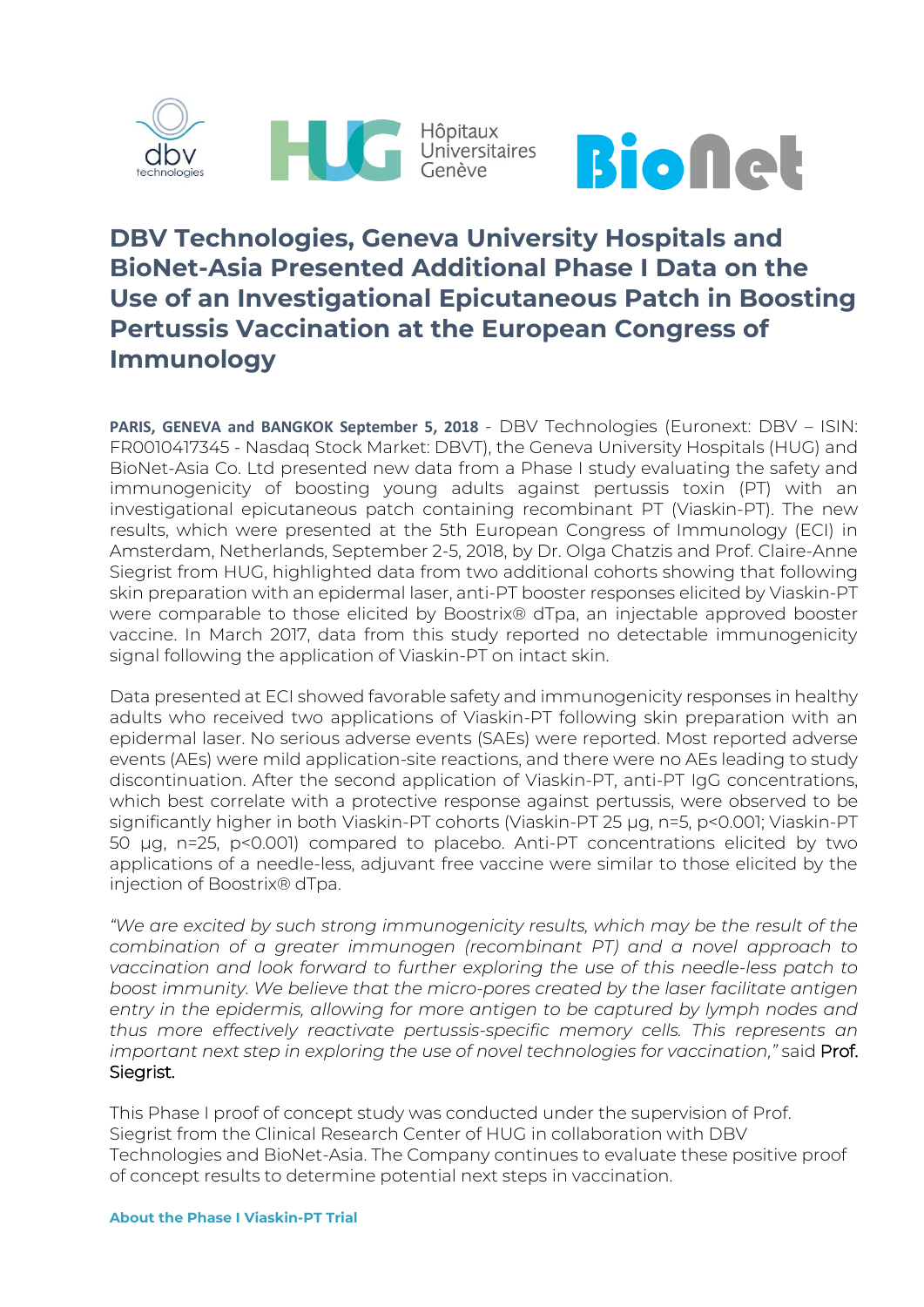This Phase I dose-escalation, randomized, double-blind, placebo-controlled safety and immunogenicity study assessed the safety of BioNet's genetically-detoxified recombinant pertussis toxin administered by DBV's Viaskin patches in 102 young healthy adults in four cohorts. Secondary endpoints assessed the subjects' humoral responses elicited by Viaskin-PT 25 μg and 50 μg compared to placebo. Immune cellular responses were also monitored as exploratory endpoints.

The trial was conducted in the Clinical Research Center of the Geneva University Hospitals. Men and women aged 18 to 40 years who were vaccinated during childhood against pertussis were randomized into the four cohorts of subjects. The Viaskin patches were applied for 48 hours, with a two-week interval between applications. Four weeks after the second Viaskin application, participants received one dose of Boostrix® dTpa vaccine to ensure the recall of immunity against diphtheria, tetanus and the three pertussis antigens (only a single antigen will be delivered through Viaskin PT). All subjects were observed after each application. Local and systemic adverse events were monitored.

The first cohort received two applications of Viaskin-PT 25 ųg (n=25) or placebo (n=5). Following a positive DSMB review, the second cohort received two applications of Viaskin-PT 50 ųg (n=25) or placebo (n=5).

Following review of preliminary data released in 2017, DBV, HUG and BioNet added in cohorts 3 & 4 to receive Viaskin-PT following preparation of the skin with an epidermal laser (P.L.E.A.S.E., Pantec) before each patch application. The third cohort received two applications of Viaskin-PT 25 ųg (n=5) or placebo (n=2). Following positive DSMB review, the fourth cohort received two applications of Viaskin-PT 50 ųg (n=25) or placebo (n=10).

### **About Bordetella Pertussis**

Pertussis, commonly known as whooping cough, is a highly contagious respiratory illness caused by a type of bacteria known as Bordetella pertussis. Pertussis vaccination is recommended as part of routine childhood immunization. Although the incidence of pertussis has declined as a result of immunization of infants and young children, vaccine-induced immunity does not persist for long. This phenomenon, known as waning immunity, has increased since the introduction of acellular pertussis vaccines in 1996, which tend to provide short-lived protection against the Bordetella pertussis bacteria. According to the U.S. Centers for Disease Control and Prevention (CDC), there are 16 million pertussis cases worldwide each year, mainly in adolescents and adults who often can infect infants who have not yet completed their pertussis immunization. In these young patients, pertussis can be severe and fatal.

Booster immunizations are now recommended for adolescents and adults, but compliance is not always high. A new vaccine technology that is patient-friendly, painless and non-invasive could help increase the compliance for booster immunization against whooping cough.

### **About DBV Technologies**

DBV Technologies is developing Viaskin®, a proprietary technology platform with broad potential applications in immunotherapy. Viaskin is based on epicutaneous immunotherapy, or EPIT®, DBV's method of delivering biologically active compounds to the immune system through intact skin. With this new class of self-administered and non-invasive product candidates, the Company is dedicated to safely transforming the care of food allergic patients, for whom there are no approved treatments. DBV's food allergies programs include ongoing clinical trials of Viaskin Peanut and Viaskin Milk, and preclinical development of Viaskin Egg. DBV is also pursuing a human proof-of-concept clinical study of Viaskin Milk for the treatment of Eosinophilic Esophagitis, and exploring potential applications of its platform in vaccines and other immune diseases. DBV Technologies has global headquarters in Montrouge, France and New York, NY. The Company's ordinary shares are traded on segment A of Euronext Paris (Ticker: DBV, ISIN code: FR0010417345), part of the SBF120 index, and the Company's ADSs (each representing one-half of one ordinary share) are traded on the Nasdaq Global Select Market (Ticker: DBVT).

### **About Geneva University Hospitals**

The Geneva University Hospitals (HUG), a reference academic institution at both national and international level, gather eight public hospitals and two health clinics of Geneva. Their missions include providing health care to the community in all medical specialties, contributing to training physicians and health professionals, and conducting medical research as well as finding treatments. The HUG operate as a national reference centre for influenza and emerging viral infections, as well as for liver disease in children and paediatric liver transplant. They are a WHO Collaborating Centre in seven areas. Their Center of Vaccinology, led by Professor Claire-Anne Siegrist, gained international recognition through the performance of a large first-in-humans Phase I randomized clinical trial that enrolled 115 subjects to characterize the safety and immunogenicity of the VSV-ZEBOV Ebola vaccine candidate.